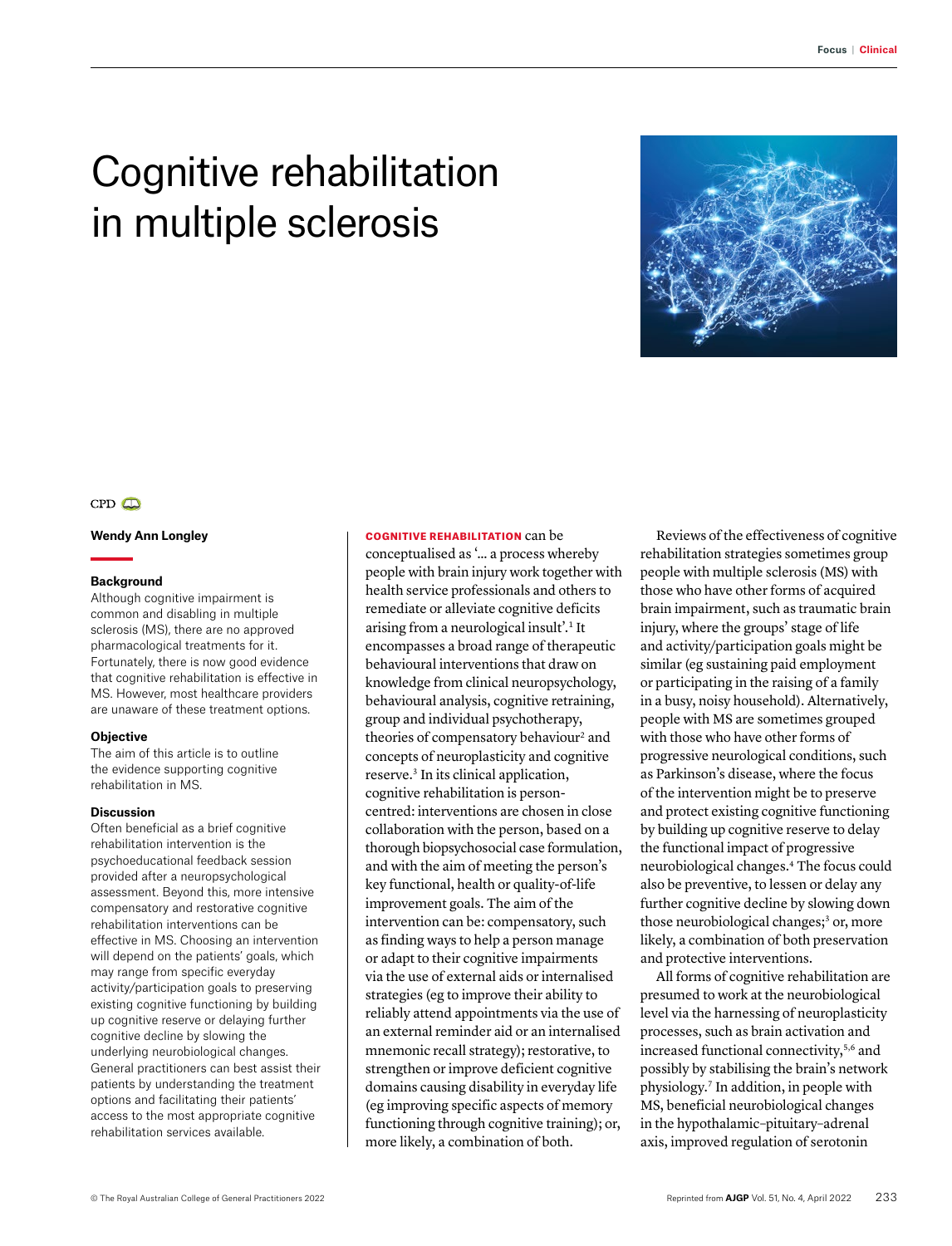precursors, and neurogenesis are thought to occur when levels of stress and depression are reduced as a result of the improved ability to cope with the disabilities.<sup>8</sup>

## **First steps: Clarifying the nature of the cognitive problem and providing initial psychoeducation**

Cognitive rehabilitation is best founded on comprehensive biopsychosocial case formation,<sup>2</sup> which includes clarifying the nature and impact of the underlying cognitive impairment. Brief, objective cognitive screening – along with the general practitioner's (GP's) clinical observations, patient's and carer's reports of their concerns and results of psychological screening – may be sufficient to develop an initial treatment plan. Indeed, this screening and consultation process alone is likely to be psychologically therapeutic.9 However, international guidelines recommend referral for more comprehensive neuropsychological assessment if cognitive impairment, or further cognitive decline, is indicated on screening.10 Neuropsychological assessment is more thorough and reliable<sup>11</sup> and can provide more detailed information that can be used to develop precise, individually tailored care and treatment plans.<sup>12</sup>

Neuropsychological assessment feedback can be conceptualised as a brief psychoeducational cognitive rehabilitation intervention in and of itself. The therapeutic value of psychological assessment feedback has been long recognised in counselling and clinical psychology assessment settings,<sup>13</sup> and initial evidence supports its value in neuropsychological and cognitive assessment settings.14,15 Some GPs may have concerns about the potentially harmful psychological consequences to patients of receiving possible 'bad news' (ie confirming cognitive impairment) in the feedback session. However, recent Australian research has shown that adverse outcomes are unlikely to occur when the assessment and feedback are provided by qualified neuropsychologists who are experienced with MS and skilled

in delivering bad news sensitively. This research also showed that despite most patients with MS receiving confirmation of cognitive impairment during the feedback session, one month after the feedback they reported significant improvements in various aspects of their psychological wellbeing, such as improved perception of everyday cognitive functioning, improved confidence in managing the MS, and improved stress and depression.<sup>16</sup> These positive results may have been due to the feedback, including advice about how the person could adjust to, and manage the impact of, any cognitive problems identified, as well as discussion about what other treatments might be useful to pursue, such as more intensive cognitive rehabilitation.

Access to neuropsychological assessment and psychoeducational feedback services in Australia is hampered by the absence of a Medicare Benefits Schedule (MBS) rebate item for the neuropsychological testing component. Nevertheless, the psychoeducational feedback component can be covered by an MBS rebate via a GP Mental Health Care plan if the goal of the assessment is to reduce a client's anxiety or distress about possible cognitive impairment and to improve self-management of their disease. Alternatively, these services can be accessed through private health insurance companies that offer rebates for neuropsychological assessments, hospitals that offer outpatient neuropsychological assessment services (usually requiring a referral from a staff physician) and some community service or ambulatory care organisations. Some people with MS may be able to use their National Disability Insurance Scheme (NDIS) plan funds if the purpose of the assessment and feedback process is to improve their capacity to meet their lifestyle goals; however, even after the NDIS is fully rolled out, only 30% of people with MS are likely to be eligible for funding (for more information refer to the MS Australia website, [www.msaustralia.](http://www.msaustralia.org.au/about-msa/2019-election-commitments-make-our-stories-matter) [org.au/about-msa/2019-election](http://www.msaustralia.org.au/about-msa/2019-election-commitments-make-our-stories-matter)[commitments-make-our-stories-matter](http://www.msaustralia.org.au/about-msa/2019-election-commitments-make-our-stories-matter)). On a more positive note, because of the impact of COVID-19 restrictions, many neuropsychological service providers

throughout Australia are now offering their services via telehealth modalities, which may be especially pertinent for GPs working in rural and remote settings.

## **Next steps: Choosing between the effective cognitive rehabilitation intervention options**

There has been an exponential growth of research in MS cognitive rehabilitation over the past decade that has provided evidence supporting a wide range of compensatory and restorative interventions for treating mild-to-moderate cognitive impairments in MS.4–7,10 Given that approximately 50% of people with MS experience mild-tomoderate cognitive impairment,<sup>17</sup> these interventions should be routinely considered as treatment options by their GPs.

Practical compensatory interventions, typically delivered by occupational therapists, have long been the preferred rehabilitation approaches used in Australia because of their face validity and practical usefulness, including training in the use of reminder devices to keep track of important tasks and plans, or adjusting workplace environments to reduce distractibility. Recent research supports the effectiveness of these compensatory interventions for people with mild-tomoderate difficulties in attention and memory,<sup>7</sup> although ongoing support or booster sessions might be required until new routines are firmly established. Internalised cognitive skills–based compensatory strategies, usually taught by clinical neuropsychologists, clinical psychologists or speech pathologists, can now also be added to the list of effective options. For instance, three cognitive rehabilitation methods in particular (often used in combination with each other) can improve everyday memory functioning and psychological wellbeing in people with MS: the modified Story Memory Technique, 10,18,19 recommended as a practice standard, and self-generation<sup>10,20-22</sup> and visual imagery,23–25 both recommended as practice options.23 The modified Story Memory Technique involves many weeks of training to use context and visual imagery (usually in the form of a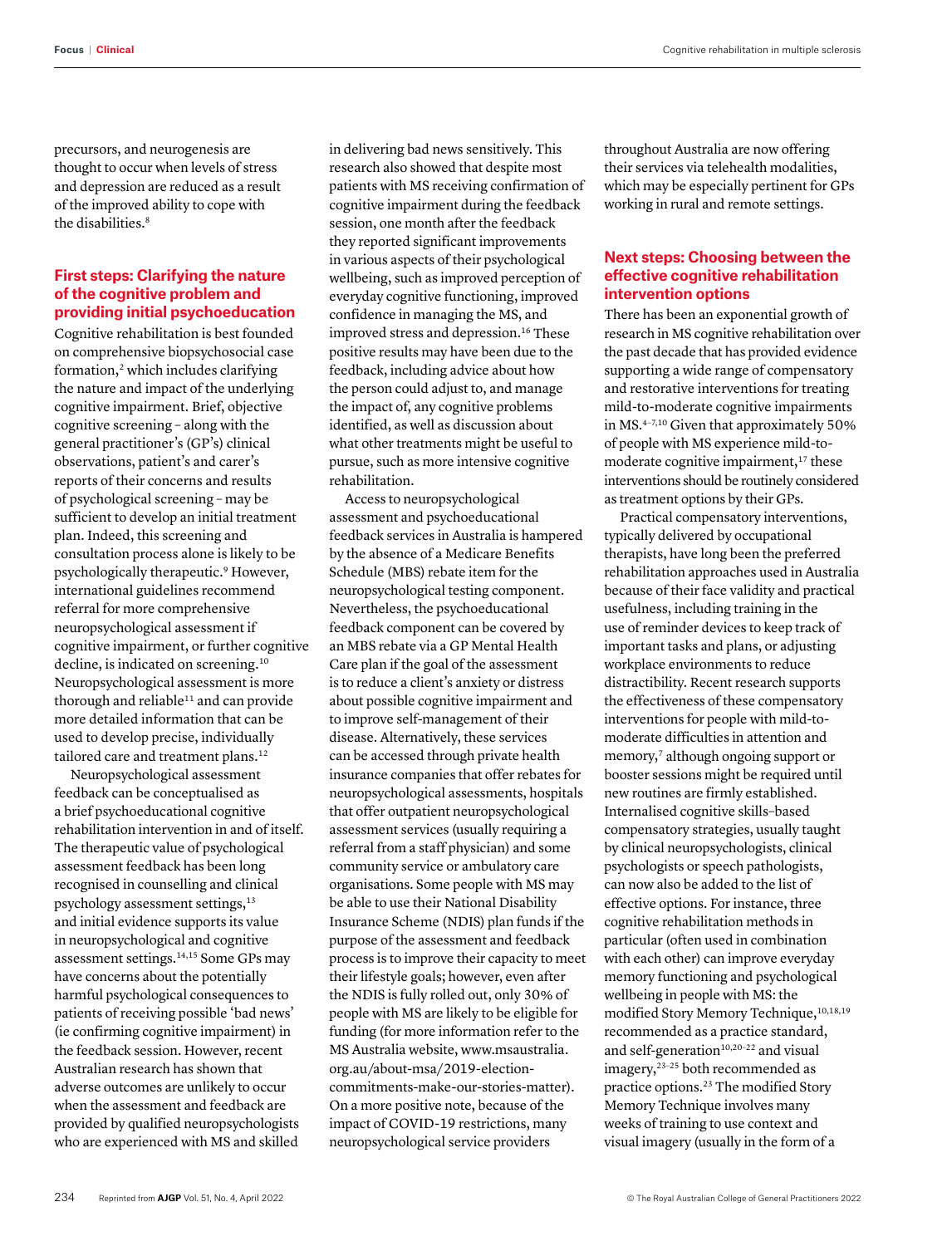self-created story with vivid, visualised components) to improve associative learning, and therefore retention, of new information. Self-generation involves repetitive, active recall of new information to be learned (rather than passive/silent review of the information) via a type of self-testing process akin to studying intensely for an exam. It is usually paired with a 'spaced retrieval' technique, in which the duration of time between rehearsing the new information and actively recalling it becomes systematically longer to spread out the learning trials as a way of reinforcing and consolidating the new information in memory. Visual imagery involves training in the ability to mentally construct, or reconstruct, scenes and to pay close attention to the details in the mind's eye to improve recall of previous autobiographical memories and future experience possibilities, thus allowing past experiences to guide future behaviours and plans (eg for the nurturing of existing relationships and development of new relationships). All these techniques are effortful but become easier to use with practice. They are best applied in relation to specifically planned, goal-focused learning tasks in real life, such as remembering the face–name pairings of important new people entering the person's extended family or workplace.

Certain restorative approaches may also be effective. Although a detailed discussion of these approaches is beyond the scope of this article, several recent systematic reviews have supported the effectiveness of a range of restorative interventions aimed at improving specific cognitive domains, such as attention, memory and speed of information processing in MS.5,23,26 Effective interventions tend to be based on the supervised use of computerised cognitive training programs, such as Attention Process Training, RehaCom and Brain HQ.5,7,26 Some of these computerised interventions can be accessed online, so they should be accessible by people with MS living in rural and remote locations or by those who are unable to travel easily. Many of these interventions have been shown to increase functional connectivity in resting-state brain networks, suggesting that the training may result in greater

neuroplasticity6 and some protection of cognitive reserve.<sup>4</sup>

Both compensatory and restorative forms of cognitive rehabilitation interventions can improve a patient's everyday cognitive functioning, quality of life, mood and/or coping with cognitive impairments in daily life, not just improve their performance on cognitive tests.5,6,27,28 For example, a recent Cochrane Review of 44 memory rehabilitation interventions evaluated in randomised controlled trials in MS found that patients who received memory rehabilitation reported better memory functioning and quality of life relative to those who did not receive memory rehabilitation.29 A number of recent clinical reviews and guidelines about cognitive rehabilitation in MS are available that can be used to guide care and treatment planning.4,6,7,10

It is important to note that other 'invisible' MS symptoms (eg fatigue, depression, pain, sleep difficulties) can have an adverse impact on cognitive functioning and therefore may need to be addressed to optimise the outcome of targeted cognitive rehabilitation interventions. Ideally, cognitive rehabilitation for people with MS should occur in a multidisciplinary team setting, where other troublesome MS symptoms are treated at the same time as the cognitive problems in a holistic, integrated manner.30 For example, 1–4 weeks of inpatient multidisciplinary rehabilitation, including services delivered by clinical neuropsychologists, occupational therapists, clinical psychologists and speech pathologists along with other rehabilitation specialists, can reduce disability and improve cognitive functioning<sup>31</sup> and health-related quality of life for at least a year.32 One of the benefits of an integrated, multidisciplinary MS rehabilitation service is that patients with cognitive impairment who might not seek cognitive rehabilitation per se because of a lack of insight might nevertheless engage in rehabilitation to meet their physical goals via physiotherapy and occupational therapy and can then also receive cognitive rehabilitation as part of the holistic rehabilitation process. Multidisciplinary rehabilitation in MS is

also good value for money in terms of its cost-effectiveness.33

Unfortunately, unlike in many northern hemisphere countries, MS-specific multidisciplinary rehabilitation services (ie teams including cognitive rehabilitation specialists as well as other rehabilitation specialists) are not readily available in Australia; they are not available in most states and territories, and certainly not in rural or remote settings. Fortunately, cognitive rehabilitation as a stand-alone intervention is nevertheless a viable option. Similar to accessing neuropsychological assessment and feedback, the cost of accessing this type of service via a private practitioner can be subsidised by an MBS rebate linked to a GP Mental Health Care plan if the goal of therapy is to improve the patient's psychological wellbeing and coping skills. Some cognitive rehabilitation therapists offer their services on a hospital outpatient basis, or the cost may be borne by private health insurance. Alternatively, some people with MS may be able to use their NDIS funds to cover this expense if the primary purpose of cognitive rehabilitation is to build their capacity to meet their lifestyle goals.

## **Future directions**

Research findings that support the effectiveness of cognitive rehabilitation in MS continue to advance at a rapid pace, and the results are encouraging. Cognitive rehabilitation is a relatively low-cost and low-risk intervention; patients typically report enjoying it, and because of the lack of approved pharmacological treatments, it is the best option to treat cognitive impairment in MS.<sup>6</sup> The National MS Society of USA now recommends the use of cognitive rehabilitation as a part of a comprehensive treatment plan for people with MS, and provides detailed clinical guidelines as to when and how to apply various interventions.<sup>10</sup> In Australia, the biggest barrier to people with MS accessing effective treatment of their cognitive impairments is the lack of knowledge among healthcare providers and MS advocacy organisations about these evidence-based MS-specific cognitive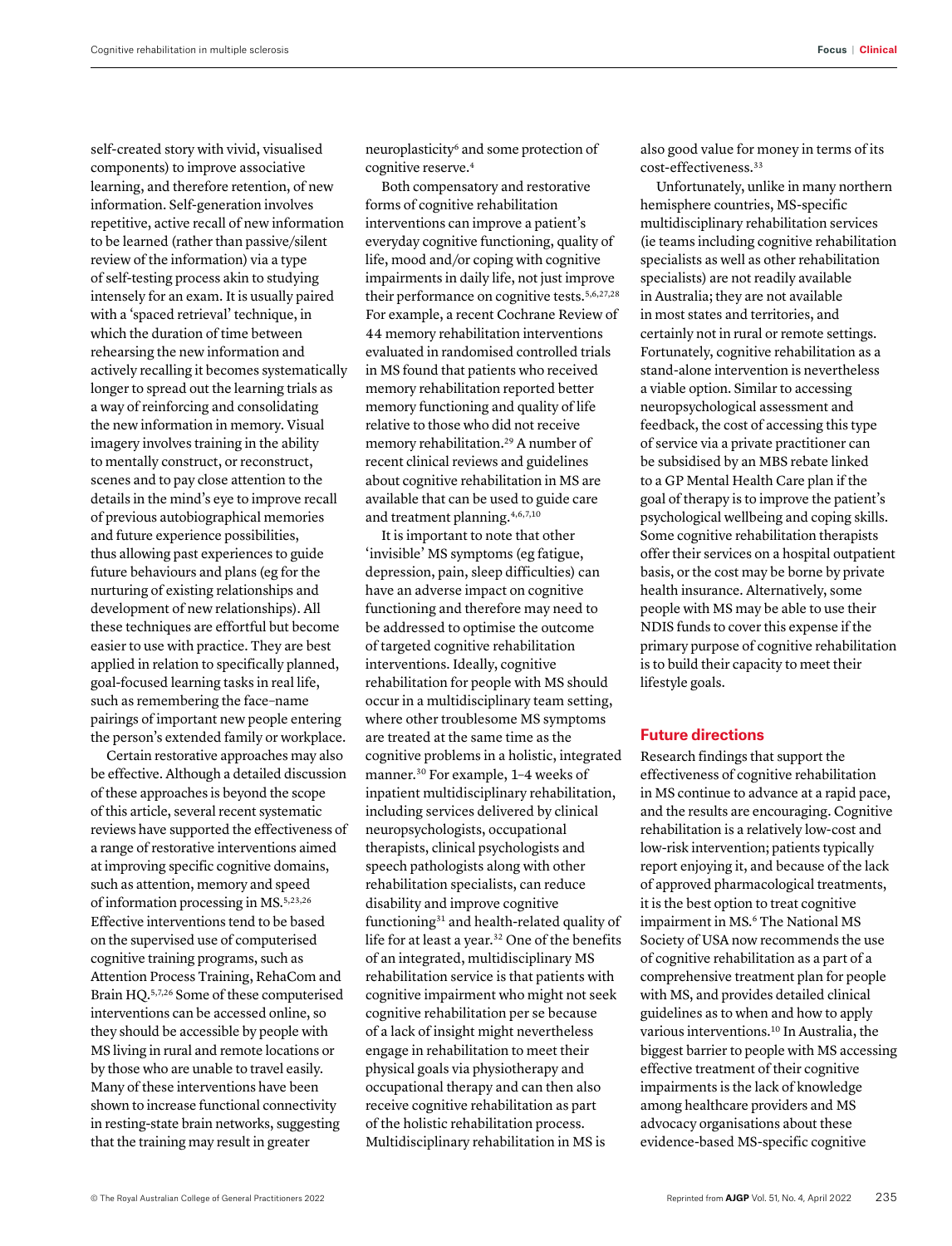**Focus** | **Clinical** Cognitive rehabilitation in multiple sclerosis

rehabilitation approaches. Another barrier is finding appropriately qualified and experienced cognitive rehabilitation practitioners to deliver these interventions. Although the clinical neuropsychologists, clinical psychologists, occupational therapists and speech therapists who offer assessments for people with MS will usually also be able to provide recommendations to GPs about cognitive rehabilitation practitioners available locally, none of the publicly available national or state/territory allied health practitioner lists provides information about practitioners' skills and experience in cognitive rehabilitation on a more easily accessible, wider scale.

Given the above, there is a pressing need to develop a set of national clinical practice guidelines for the early detection, management and rehabilitation of cognitive impairment in MS that incorporates this new evidence. There is also a need to develop publicly available lists of appropriately skilled cognitive rehabilitation practitioners who are able to deliver these interventions. These actions would go some way to ensuring that Australian GPs can assist people with MS with cognitive impairments to gain prompt access to the very best evidence-based treatments available.

## **Author**

Wendy Ann Longley BSc (Hons), MSc, MA (Clinical Neuropsychology), PhD, Fellow of the Australian Psychological Society's College of Clinical Neuropsychologists, Clinical Neuropsychologist, Uniting War Memorial Hospital, Waverley, NSW Competing interests: None.

Funding: None.

Provenance and peer review: Commissioned, externally peer reviewed.

Correspondence to:

wendy.longley@health.nsw.gov.au

#### **Acknowledgements**

The author would like to thank Associate Professor Rhonda Brown, Dr Lindsay Vowels and Dr Cynthia Honan for their helpful comments on the manuscript.

#### **References**

- 1. Wilson BA, Watson PC. A practical framework for understanding compensatory behaviour in people with organic memory impairment. Memory 1996;4(5):465–86. doi: 10.1080/741940776.
- 2. Wilson BA. Towards a comprehensive model of cognitive rehabilitation. Neuropsychol Rehabil 2002;12(2):97–110. doi: 10.1080/09602010244000020.
- 3. Mowszowski L, Batchelor J, Naismith SL. Early intervention for cognitive decline: Can cognitive training be used as a selective prevention technique? Int Psychogeriatr 2010;22(4):537–48. doi: 10.1017/S1041610209991748.
- DeLuca J, Chiaravalloti ND, Sandroff BM. Treatment and management of cognitive dysfunction in patients with multiple sclerosis. Nat Rev Neurol 2020;16(6):319–32. doi: 10.1038/ s41582-020-0355-1.
- 5. Sigmundsdottir L, Longley WA, Tate RL. Computerised cognitive training in acquired brain injury: A systematic review of outcomes using the International Classification of Functioning (ICF). Neuropsychol Rehabil 2016;26(5–6):673–741. doi: 10.1080/09602011.2016.1140657.
- 6. Chen MH, Chiaravalloti ND, DeLuca J. Neurological update: Cognitive rehabilitation in multiple sclerosis. J Neurol 2021;268(12):4908–14. doi: 10.1007/s00415-021-10618-2.
- 7. Benedict RHB, Amato MP, DeLuca J, Geurts JJG. Cognitive impairment in multiple sclerosis: Clinical management, MRI, and therapeutic avenues. Lancet Neurol 2020;19(10):860–71. doi: 10.1016/ S1474-4422(20)30277-5.
- 8. Muñoz-Sanjose A, Oreja-Guevara C, Cebolla Lorenzo S, Carrillo Notario L, Rodríguez Vega B, Bayón Pérez C. Psychotherapeutic and psychosocial interventions for managing stress in multiple sclerosis: The contribution of mindfulness-based interventions. Neurologia 2016;31(2):113–20. doi: 10.1016/j. nrl.2015.07.014.
- 9. Longley WA, Honan C. Cognitive impairment in multiple sclerosis: The role of the general practitioner in cognitive screening and care coordination. Aust J Gen Pract 2022;51(4):225–31.
- 10. Kalb R, Beier M, Benedict RH, et al. Recommendations for cognitive screening and management in multiple sclerosis care. Mult Scler 2018;24(13):1665–80. doi: 10.1177/1352458518803785.
- 11. Block CK, Johnson-Greene D, Pliskin N, Boake C. Discriminating cognitive screening and cognitive testing from neuropsychological assessment: Implications for professional practice. Clin Neuropsychol 2017;31(3):487–500. doi: 10.1080/13854046.2016.1267803.
- 12. Watt S, Crowe SF. Examining the beneficial effect of neuropsychological assessment on adult patient outcomes: A systematic review. Clin Neuropsychol 2018;32(3):368–90. doi: 10.1080/13854046.2017.1414885.
- 13. Poston JM, Hanson WE. Meta-analysis of psychological assessment as a therapeutic intervention. Psychol Assess 2010;22(2):203–12. doi: 10.1037/a0018679.
- 14. Gruters AA, Ramakers IH, Verhey FR, Kessels RP, de Vugt ME. A scoping review of communicating neuropsychological test results to patients and family members. Neuropsychol Rev 2021. doi: 10.1007/s11065-021-09507-2.
- 15. Rosado DL, Buehler S, Botbol-Berman E, et al. Neuropsychological feedback services improve quality of life and social adjustment. Clin Neuropsychol 2018;32(3):422–35. doi: 10.1080/13854046.2017.1400105.
- 16. Longley WA, Tate RL, Brown RF. The psychological benefits of neuropsychological assessment feedback as a psycho-educational therapeutic intervention: A randomised-controlled trial with cross-over in multiple sclerosis. Neuropsychol Rehabil [In press].
- 17. De Meo E, Portaccio E, Giorgio A, et al. Identifying the distinct cognitive phenotypes in multiple sclerosis. JAMA Neurol 2021;78(4):414–25. doi: 10.1001/jamaneurol.2020.4920.
- 18. Chiaravalloti ND, Moore NB, Nikelshpur OM, DeLuca J. An RCT to treat learning impairment in multiple sclerosis: The MEMREHAB trial. Neurology 2013;81(24):2066–72. doi: 10.1212/01. wnl.0000437295.97946.a8.
- 19. Chiaravalloti ND, DeLuca J, Moore NB, Ricker JH. Treating learning impairments improves memory performance in multiple sclerosis: A randomized clinical trial. Mult Scler 2005;11(1):58–68. doi: 10.1191/1352458505ms1118oa.
- 20. Goverover Y, Chiaravalloti N, Genova H, DeLuca J. A randomized controlled trial to treat impaired learning and memory in multiple sclerosis: The self-GEN trial. Mult Scler 2018;24(8):1096–104. doi: 10.1177/1352458517709955.
- 21. Basso MR, Lowery N, Ghormley C, Combs D, Johnson J. Self-generated learning in people with multiple sclerosis. J Int Neuropsychol Soc 2006;12(5):640–48. doi: 10.1017/ S1355617706060759.
- 22. Goverover Y, Chiaravalloti N, DeLuca J. Selfgeneration to improve learning and memory of functional activities in persons with multiple sclerosis: Meal preparation and managing finances. Arch Phys Med Rehabil 2008;89(8):1514–21. doi: 10.1016/j.apmr.2007.11.059.
- 23. Goverover Y, Chiaravalloti ND, O'Brien A, DeLuca J. Evidenced based cognitive rehabilitation for persons with multiple sclerosis: An updated review of the literature from 2007–2016. Arch Phys Med Rehabil 2018;99:390–407. doi: 10.1016/j. apmr.2017.07.021.
- 24. Ernst A, Botzung A, Gounot D, et al. Induced brain plasticity after a facilitation programme for autobiographical memory in multiple sclerosis: A preliminary study. Mult Scler Int 2012;2012:820240. doi: 10.1155/2012/820240.
- 25. Ernst A, Blanc F, De Seze J, Manning L. Using mental visual imagery to improve autobiographical memory and episodic future thinking in relapsing-remitting multiple sclerosis patients: A randomised-controlled trial study. Restor Neurol Neurosci 2015;33(5):621–38. doi: 10.3233/RNN-140461.
- 26. Lampit A, Heine J, Finke C, et al. Computerized cognitive training in multiple sclerosis: A systematic review and meta-analysis. Neurorehabil Neural Repair 2019;33(9):695–706. doi: 10.1177/1545968319860490.
- 27. Hämäläinen P, Rosti-Otajärvi E. Is neuropsychological rehabilitation effective in multiple sclerosis? Neurodegener Dis Manag 2014;4(2):147–54. doi: 10.2217/nmt.14.8.
- 28. Klein OA, Drummond A, Mhizha-Murira JR, Mansford L, dasNair R. Effectiveness of cognitive rehabilitation for people with multiple sclerosis: A meta-synthesis of patient perspectives. Neuropsychol Rehabil 2019;29(4):491–512. doi: 10.1080/09602011.2017.1309323.
- 29. Taylor LA, Mhizha-Murira JR, Smith L, et al. Memory rehabilitation for people with multiple sclerosis. Cochrane Database Syst Rev 2021;10(10):CD008754. doi: 10.1002/14651858. CD008754.pub4.
- 30. Lakin L, Davis BE, Binns CC, Currie KM, Rensel MR. Comprehensive approach to management of multiple sclerosis: Addressing invisible symptoms – A narrative review. Neurol Ther 2021;10(1):75–98. doi: 10.1007/s40120-021- 00239-2.
- 31. Khan F, Pallant JF, Brand C, Kilpatrick TJ. Effectiveness of rehabilitation intervention in persons with multiple sclerosis: A randomised controlled trial. J Neurol Neurosurg Psychiatry 2008;79(11):1230–35. doi: 10.1136/ jnnp.2007.133777.